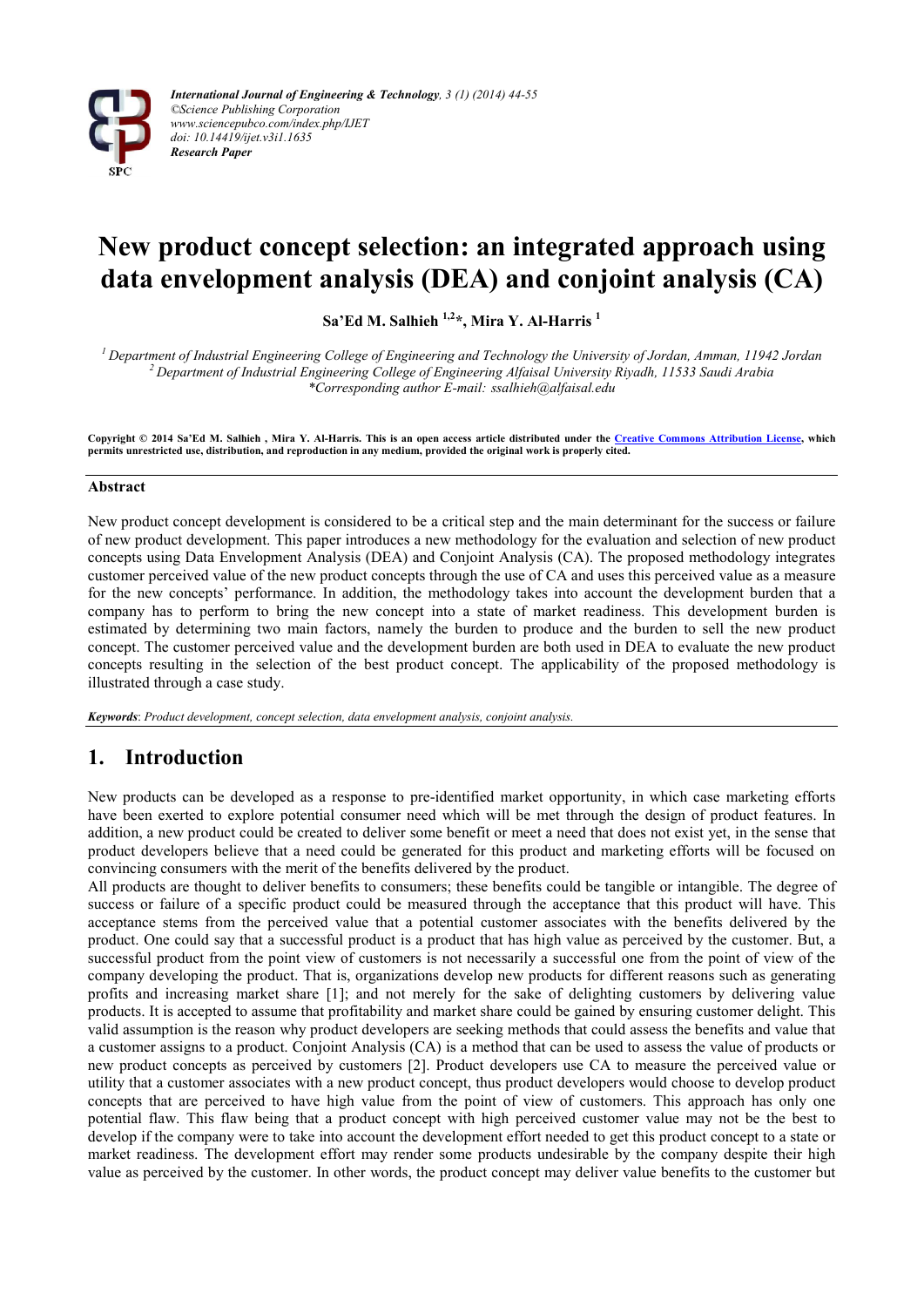it may require high development effort from the company. In such cases, it may be more desirable for a company to develop a product concept that deliver value and does not require high development effort. This simply means that the evaluation process the company uses when selecting a new product concept should take into account the development effort needed for each product concept. Such a measure could be done by using Data Envelopment Analysis (DEA) which allows evaluating the efficiency of each product concept in achieving the output or the value as perceived by the customer, given the inputs or the development efforts needed to develop the product concept. This paper accomplishes this goal by proposing a new methodology that can be used to select new product concepts by making use of Conjoint Analysis to capture customer opinions about the new product concepts being considered, and DEA to evaluate the product concepts.

The rest of the paper is organized as follows: the problem of product concept selected is reviewed in the following section. Next, the new proposed methodology is explained. After that, the applicability of the methodology is illustrated though a case study to select a new smart phone.

## 2. Product concept selection

New product development can be triggered by the need to develop a product to meet a recognized market opportunity. Next, the development effort will be focused on generating several new product concepts to satisfy this market opportunity. The new product concepts are considered promising product ideas that the development team believes could produce and market to meet the market opportunity. The objective of the product concept generation is to generate as many product concepts as possible regardless of the concepts' technical and economic viability [3]. Next, the generated product concepts are screened by eliminating concepts that are deemed technically infeasible. In addition, the development team may choose to merge some product concepts and generate more concepts. This process of generating and screening concepts continue until the team manages to narrow down the number of viable product concepts. After that, a more detailed analysis of the concepts is launched. The concepts are evaluated using a set of criteria developed by the development team and the best new product concepts are selected. Concept selection is considered a crucial step in the product development process, since the development team will determine all the major product features and specification, and development efforts will be committed to develop the product as specified in this step. Any change in the product specifications or features beyond this step would incur unpredicted costs. It is well accepted in the literature that about 75 % of the product cost is committed during the concept selection phase [4].

The importance of the concept selection led product development practitioners to develop many techniques to aide in the selection process such as the concept selection matrix proposed by [5]. This technique was extended by [6] by taking into consideration the fact that new product development has to pass through different stages before deciding which alternative to choose. The process proposed includes two major steps, concept screening and concepts selection. [7] proposed a selection approach similar to the QFD matrix which allows determining the interaction between concepts. [4] developed a two-stage methodology to incorporate fuzzy logic into a pairwise comparison of Analytic Hierarchy Process (AHP) and simulation for final concept selection. Ayag and Özdemir [8] developed an approach using fuzzy Analytic Network Process (ANP) to evaluate a set of conceptual design alternatives. Geng et al. [9] proposed an integrated design concept evaluation approach based on vague sets.

It is noted from the literature that the product concept selection is mainly an activity conducted by the development team which is usually dominated by technical designers. This means that there will be limited interaction –if any- from the customers. Customer point of view is included through involving experts from marketing. This paper proposes a method for product concept evaluation and selection that incorporates the view point of customers measured through the perceived value that a target group of customers associates with a product concept while taking into account the development effort that a company has to exert to develop the product concept and bring it to a state of market readiness. The proposed method uses Conjoint Analysis (CA) to assess the perceived customer value, and Data Envelopment Analysis (DEA) to measure the efficiency of each product concept in utilizing the development effort relative to the perceived value gained from that product concept. The next sections of the paper will address how to use the CA to assess the perceived customer value and how to use DEA in concept selection.

# 3. Methodology

Product development includes a wide set of tasks and activities [10] that can be characterized at a macro level to encompass three main phases: Opportunity identification, Concept development, and Concept implementation. The first phase includes all the activities needed to reach a decision to launch a new product development effort. The second phase includes all the activities needed to decide what the product will be in terms of shape, form, and specification. The third phase includes all the activities needed to make the product function as intended. After the final phase the product is considered ready to be manufactured and lunched to the market. It should be mentioned here that the three phases are complex and overlapping. Nevertheless this characterization provides a satisfactory picture that illustrates where the focus of the methodology proposed in this paper research is located. The methodology proposed in this paper addresses the problem of selecting a product concept during the concept development phase. That is, the methodology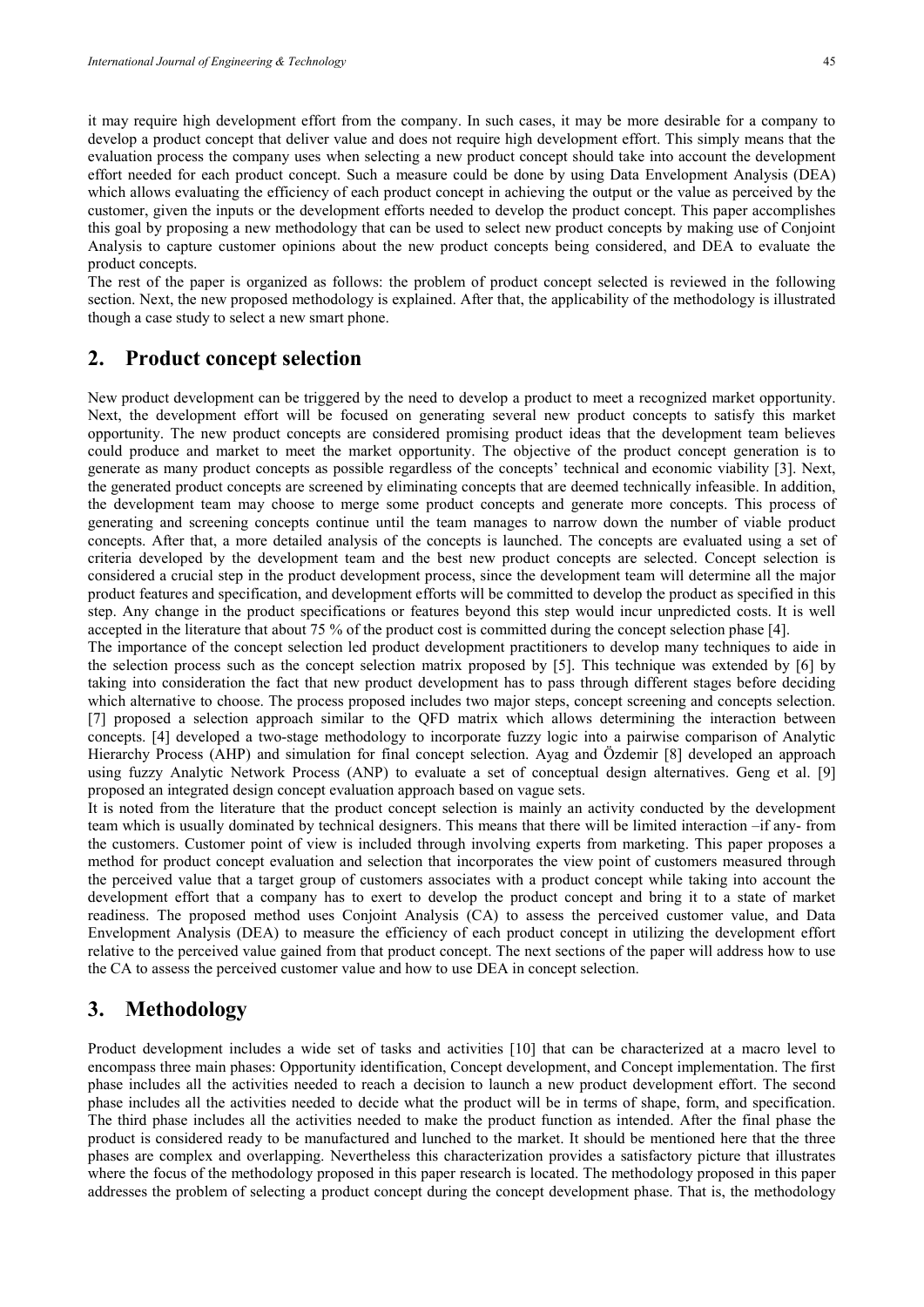operates as a filtration mechanism that aims at choosing the most feasible product concept to undergo further development. The proposed methodology consists of four major steps as following:

#### Step I: Get product concepts

The new product concept selection process starts after the generation of several concepts. That is, the development team usually develops several product concepts that are thought to meet customer needs. These concepts are considered the starting point for this methodology. It is essential that the development team analyze all product concepts and fully understand how each concept function. This will enable the development team to evaluate each concept when needed.

#### Step II: Estimate the development burden

The development burden is defined as the amount of effort needed by a certain company to fully develop a product concept into a marketable product. That is; the development burden entails an assessment of all the activities and resources needed to design, produce, and market a product. The estimation of the development burden involves estimating two major costs: the cost to produce a certain concept, and the cost to market the concept. Niazi et. al. [11] presented an extensive review of the different methods and techniques used for product cost estimation. The development team may choose any method to assess the development burden as long as the team maintains consistency during the assessment process. This paper will not propose nor recommend a specific cost estimation method since this would be beyond the scope of the paper.

#### Step III: Determine the perceived value of the new product concepts

The main objective of this step is to define and estimate the product concepts' expected performance. There are different measures which can assess the performance of product concepts such as the expected revenue, the market share, the generated sales, and the company's reputation. These methods are valuable and can provide great insights to organizations, but they tend to be "after-the-fact" measures. In the sense that an organization has to wait for the product success or failure to occur before an estimate about product value can be found. This means that these measures cannot be used during the early stages of product development since they cannot predict the value of new product concepts. On the other hand, estimating customer preference towards new product concepts could be done by using Conjoint Analysis (CA), a multivariate technique used mainly in marketing research to predict consumer behavior for certain deign attributes [12]. Conjoint analysis is used to measure, analyze, and predict customers' responses to new products and to new features of existing products [13]. Conjoint analysis enables companies to decompose customers' preferences for products and services into "part-worths" (or utilities) associated with each level of each attribute of the product. Partworths can be recombined to predict customers' preferences for any possible combination of attribute levels. Conjoint analysis has been also used to determine the optimal product concept and to identify market segments that value a particular product concept. Conjoint Analysis enjoys several advantages that make it a useful tool in the product development process such as:

1) It focuses on the measurement of consumer preferences for a set of design attributes of a particular product [14].

2) It gives the ability to predict and simulate how customers may react to a product modifications or a new product launched to the market [15].

Conjoint analysis assumes that a product could be described by a set of attributes, and each attribute can be decomposed into a number of levels. That is, each product or new product is described by a combination of product attributes and the associated levels. Once products are defined using the attributes, conjoint analysis proceeds to survey customers regarding these products. Customers are asked to either rank-order or rate the products based on their own preferences. Next, the data collected will be analyzed to determine the part-worth function which will be used to determine the value or utility of each product. The procedure used to determine the perceived value of new product concepts is as follows: a) Describe new product concepts using design attributes:

Product design attributes are product characteristics that are easily recognized by customers and are thought to influence customer preferences. For each design attribute, a set of alternatives within an attribute referred to as the attribute levels should be also defined. For example, if size is defined as a design attribute, then its associated levels could be: large, medium and small. These attributes and their associated levels are used to create a description for the new product concepts and utilize this description in the Conjoint Analysis. That is, each new product concept will be represented by a function that contains these design attributes. For example, assuming that k design attributes have been defined and each attribute has m levels, then the new product concepts could be described as in equation (1).

 $P_j = \sum_{k=1}^{K} \sum_{m=1}^{M_k} X_{km}$  (1)

Where,  $Pi = New product concept (j = 1 ... J)$  $K =$  Number of attributes  $Mk =$  Number of levels in attribute k.  $X_{km} = \begin{cases} 1, \\ 0. \end{cases}$ if  $m^{th}$  level of the  $k^{th}$  attribute is prsent in the new product concept. otherwise b) Get customer responses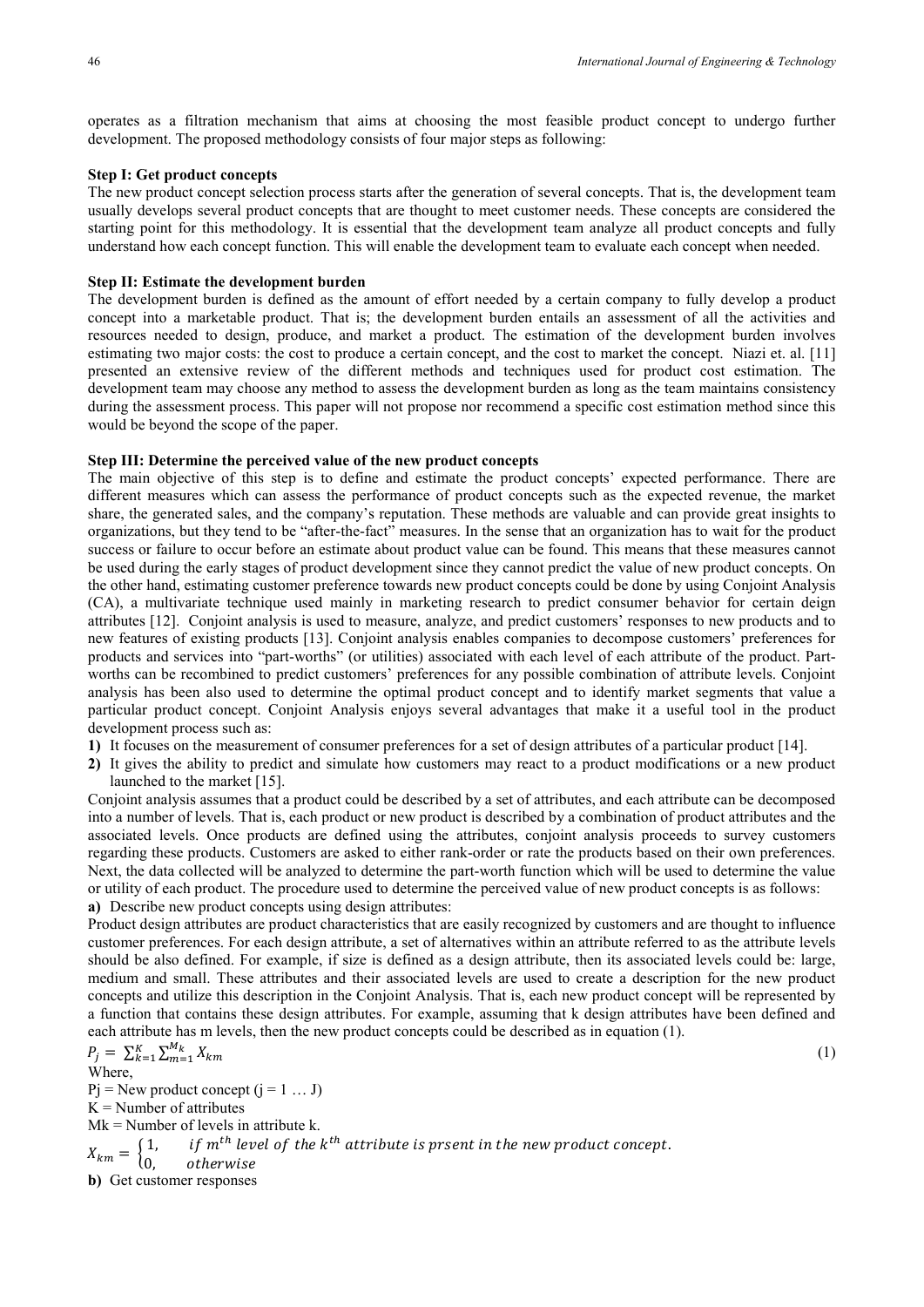Customers are asked in this step to rank the new product concepts according to their preferences from the most to the least preferred ones.

c) Develop new product concepts utility function

The gathered customer data will be analyzed in this step to provide utility value for each new product concept. This will be performed by determining the part-worth for each attribute level. The part-worth is a quantitative measure of customers' preferences for each design attribute level. The higher the part-worth value of the attribute level, the more preferred the attribute level for the customer. The analysis of the data provides a measure of the relative importance for each design attribute known as the importance score, which reflects the importance of each design, attribute to the overall preferences. The conjoint analysis approach used in this paper will use dummy variable regression with rankorder data as shown in equation (2):

$$
R_{ij} = \sum_{k=1}^{K} \sum_{m=1}^{M_k} a_{ikm} X_{jkm} + \varepsilon_{ij}
$$
\n(2)

\nWhere.

 $j = a$  particular product or concept included in the study;

 $R_{ij}$  = the ranking provided by the customers (ranking reversed so that higher numbers represents stronger preference)  $a_{ikm}$  = part-worth associated with  $m^{th}$  level ( $m = 1, 2, ..., M_k$ ) of the  $k^{th}$  attribute;

 $M_k$  = number of levels of attribute *k*;

 $K =$  number of attributes

 $X_{jkm}$  = dummy variable that takes on the value of 1 if the  $m^{th}$  level of the  $k^{th}$  attribute is present in product *j* and the value 0 otherwise;

 $\varepsilon_{ii}$  = error term.

Once the part-worths are found, the utility  $(U)$  of the new product concepts can be found using equation (2):

 $U_{ij} = \sum_{k=1}^{K} \sum_{m=1}^{M_k} \tilde{a}_{ikm} X_{jkm}$  (3)

The utility function represents the preference (or perceived value) a certain customer or group of customers associate with a product concept. The higher the utility, the higher the value perceived by a customer in a product. It is always desirable to increase customer perceived value since it will increase the probability of the customer purchasing the product. But this does not necessarily mean that the product concept with highest perceived customer value should be selected for further development, these concepts may require high development burden which could affect the profitability of these concepts. Thus, the selection should not be made solely on the perceived value and should include other factors like the development burden which will be addressed in the next step.

#### Step IV: Evaluate the efficiency of product concepts using DEA

Data envelopment analysis (DEA) is a linear programming and a non-parametric method introduced by [16] for evaluating the performance of a set of peer entities called Decision Making Units (DMUs). The DMUs are a set of entities responsible for converting inputs into outputs and whose performances are to be evaluated [17] such as companies, organizations, brands or - as in the case of this paper - the product concepts. The DEA technique evaluates the performance of the DMUs by computing their relative efficiency which is defined as the weighted sum of outputs over the weighted sum of inputs. The computed efficiency values will be used to classify the DMUs as efficient or inefficient units. The efficient units are the best practice units relative to other units defined in the sample in terms of generating the highest outputs using the minimum amount of inputs. These units are located on the efficient frontier which consists of all the best practice DMUs that have an efficiency score of 100% while the inefficient DMUs are located below the efficient frontier. The definition of the efficient frontier depends on the scale to be used in defining the DEA model. This could be either constant returns-to-scale (CRS) or variable returns-to-scale (VRS).The CRS means that increasing all the inputs used by a certain percentage results in a proportionate increase in the amounts of the outputs while the VRS means that a change in the amounts of inputs will not necessarily lead to the same change in the amounts of outputs, the output might change to either more or less proportionate than inputs [18].

Charnes, et.al [16] extended Farrell's work in the measurement of technical efficiency and introduced the term data envelopment analysis, known as the CCR model. In this model, the efficiency evaluation of the DMUs is estimated using CRS assumption. Banker et al. [19] extended the CCR model. They analyzed the primary influencing factors of measured technical efficiency of DMU under the condition of different scales, and in doing so they eliminated influences caused by different scales. Both of the CCR and the BCC models produce efficiency scores and a set of optimization weights that give the DMU as high an efficiency score as possible, subject to the constraint that weighted outputs to weighted inputs must be equal to or less than one. However, using the BCC approach under the assumption of the variable returns to scale, will give the opportunity to find a larger number of solutions, as a result, the total number of 100% efficient units has a higher probability of increasing in number.

Tone [20] developed a DEA model, that deals with input and output slacks directly, called the Slack Based Model (SBM).This model differs from CCR and BCC models in measuring the efficiency of the DMU by considering the existence of both input excess and output shortfalls represented by the slacks values. While the CCR and the BCC models evaluate the efficiency of the DMU by considering the inputs reduction or outputs expansion without paying any consideration to the existence of slacks in inputs or outputs.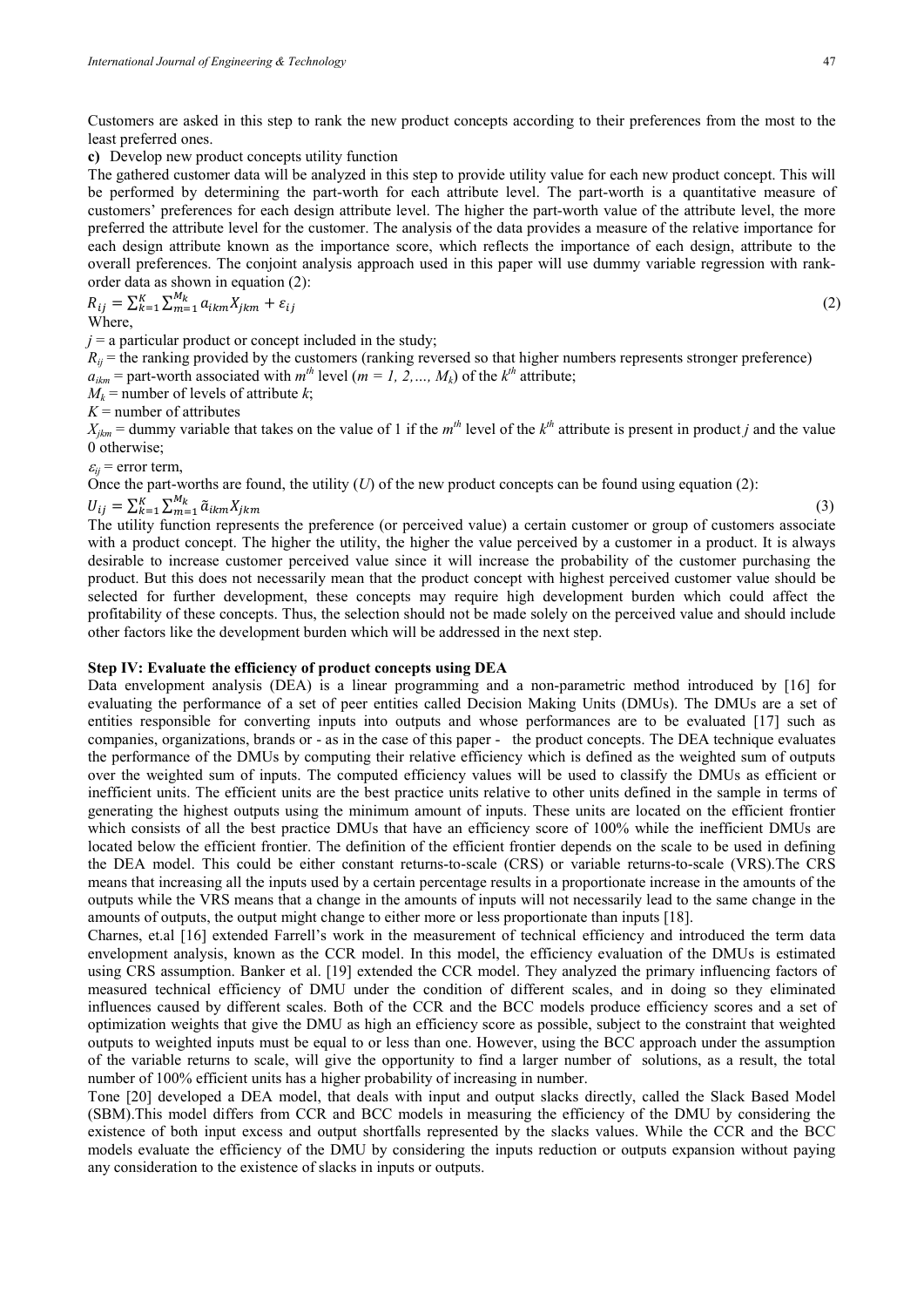The CCR, BCC, and SBM models divide the DMUs into inefficient and efficient ones. However, as all efficient DMUs receive the same efficiency score of 1, it is not possible to distinguish between the efficient DMUs leading to difficulty in ranking. To overcome this problem; Andersen and Petersen [21] proposed a super efficiency model to improve the traditional DEA model and to allow ranking for the efficient DMUs. This model was found to suffer from infeasibility and instability under the condition of variable returns to scale. To overcome this deficiency, Tone [22] developed the Super-SBM model based on slack variables to solve this particular problem.

Another important aspect of the DEA model is the orientation measures used in developing the DEA model. The orientation of the model can be classified into input-oriented measures, output-oriented measure, and non-oriented measures. Input-oriented measures quantify the input reduction necessary for a DMU to become efficient while holding the output constant. Output-oriented measures quantify the necessary output expansion while holding the input constant. Non-oriented measures quantify the improvements when both inputs and outputs can be modified simultaneously.

The proposed method uses Data envelopment analysis (DEA) to compare and select the best new product concept. DEA will identify the most efficient new product concept by comparing the perceived value of the new product concepts relative to the development burden for each product concept. That is, DEA will be used to compute a relative efficiency score for each new product concept. The approach proposes computing the standard relative efficiency as a first step to identify efficient concepts that could progress to the next phase of product development process. The super efficiency model could also be used to further discriminate between the product concepts if needed. The evaluation procedure will be performed as following:

#### a) Prepare the data for DEA analysis

Using the DEA to evaluate the new product concepts requires the definition of a set of inputs, outputs, and decision making units (DMUs) which will be defined as following:

- DMUs: The DMUs are defined as a set of homogenous entities whose performance is measured with respect to a set of defined inputs and outputs [23]. The DMUs will be considered the proposed new product concepts which are thought to be capable of meeting customer needs.
- Inputs: The inputs will be considered to be the development burden undertaken by the company to develop and market a given product concept. This will be estimated using two measures: the cost to produce the product concept, and the cost to market the product concept.
- Output: The outputs are considered to be the perceived value of the new product concept as measured by conjoint analysis.

The number of new product concepts or DMUs that could be compared relative to the set of inputs and output should adhere to the relationship defined by [17] as shown in equation (4). Failing to satisfy this relationship will lead to the result that more DMUs having an efficiency score of one and thus, it will be difficult to discriminate between these DMUs.

$$
N \ge \text{Max}(M * S, 3 * (M + S))
$$
\nWhere

 $N \cdot$  is the number of DMUs

*M* : is the number of inputs

*S* : is the number of outputs

*m*

### b) Compute the standard efficiency scores of the new product concepts

The Slack Based Method (SBM) is used in this paper for the evaluation of the new product concepts because it deals directly with input and output slacks. The input/output slacks represent the input excess and the output shortfalls for a given product concept. Thus, it gives the opportunity to identify the amount of inefficiencies for each new product concept represented as input/output slacks. The linear programming model for the SBM is shown in equation (5).

Minimize 
$$
\rho = \frac{1 - \frac{1}{m} \sum_{i=1}^{S_i^-}}{1 + \frac{1}{s} \sum_{i=1}^{s} s_i^+}
$$
 (5)  
Subject to

$$
x_0 = X\lambda + s^{-1}
$$

$$
y_0 = Y\lambda - s^+ \tag{7}
$$

$$
\sum_{j=1}^{\sum} \lambda_j = 1
$$
\n
$$
\lambda \ge 0, s^- \ge 0, s^+ \ge 0
$$
\n(8)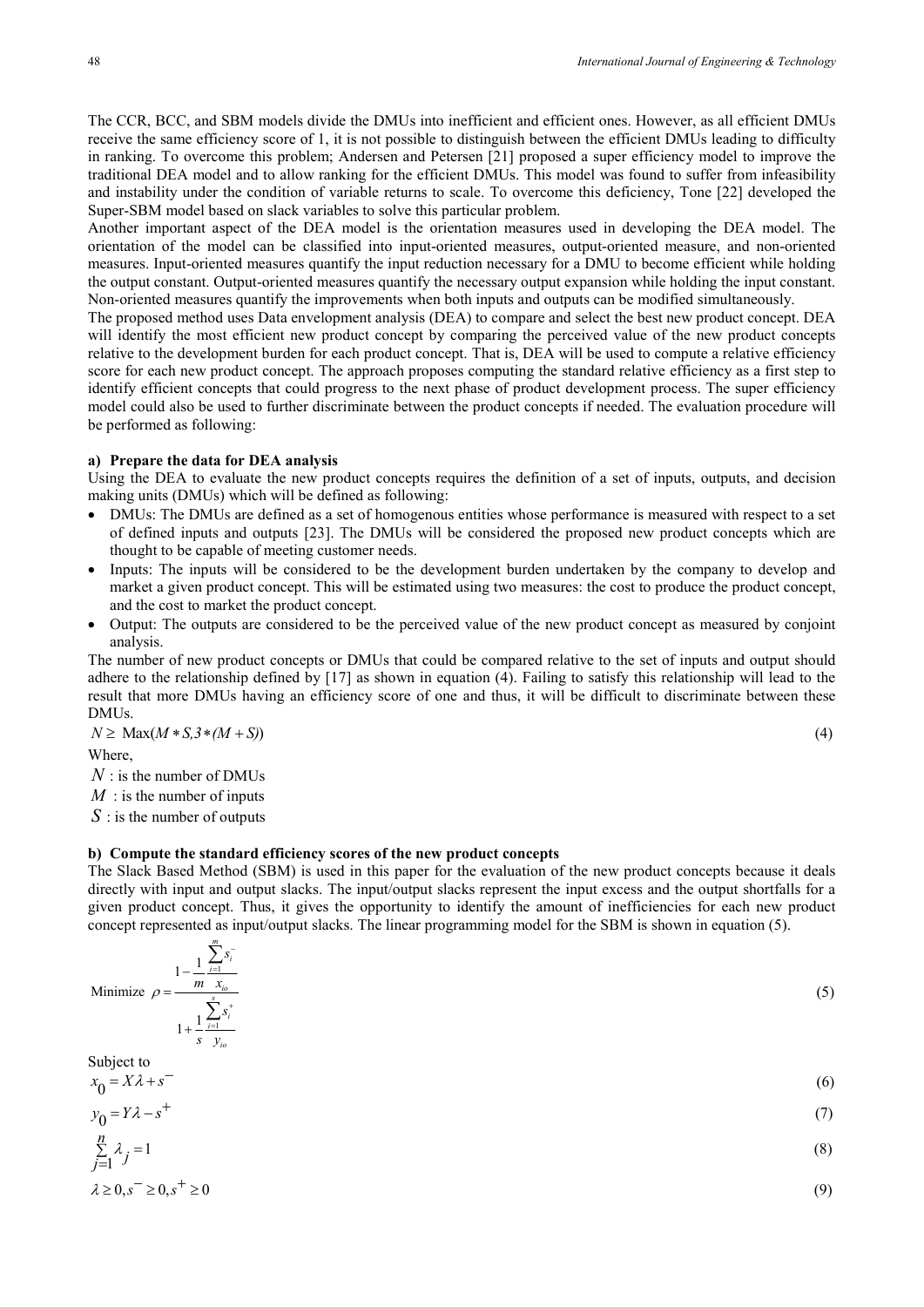#### Where:

 $\rho$ : The efficiency value for the DMU

- $\lambda$ : is the weight given for the DMU
- *X* : The amount of input for the DMUs
- *Y* : The amount of output for the DMUs
- $x_0$ : The amount of input for DMUs

 $y_0$ : The amount of output for DMUs

 $s<sup>-</sup>$ : The inputs slacks which represent the input excess

 $s^{\dagger}$ : The outputs slacks which represent the output shortfalls

Using DEA requires the specification of the type of return to scale and the orientation measure for the selected model. The return to scale concerns what happens to the DMUs' output when the amount of inputs are changed. There are two types of return to scale (RTS): constant return to scale (CRS) and variable (VRS). In this paper, the VRS is selected since it is a more general assumption that includes increasing, constant and variable return to scale. While the CRS is a restrictive assumption that implies that the outputs will change in the same proportion as inputs and that does not apply to all situations. As for the type of orientation; there are three types of orientation depending on the situation being analyzed: input oriented, output oriented and non-oriented measure. In this paper, the non-oriented measure is selected which quantifies the improvements when both inputs and outputs are modified simultaneously because it will be assumed that the producing companies are willing to maximize the customer preferences and minimize the amount of efforts in producing the product simultaneously.

The relative efficiency scores will be calculated for each new product concept by solving the LP model shown in equation (5) for each product concept. Then the new product concepts will be classified into efficient or inefficient concepts:

- The efficient concepts are the DMUs that have an efficiency score of unity and zero slack values in its inputs/outputs. These concepts are the best practice units relative to the other concepts with respect to the defined inputs/outputs.
- The inefficient concepts have efficiency scores of less than unity and non-zero slacks values in either its inputs/outputs. These concepts require more inputs however, they do not provide the desired level of output when compared to other concepts.

The standard efficiency calculated using the SBM model may leave some of the product concepts characterized as efficient undistinguishable. This is due to the fact that, it leaves all the efficient concepts having the same efficiency score of one. That is, several new product concepts will be found to be efficient and could undergo further development. An enterprise may choose to take all the efficient new product concepts to the next stage of development or may wish to further discriminate among those efficient new product concepts such that only one concept will be identified as the best new product concept. This could be done by using the super efficiency model as will be shown next.

#### c) Calculate the super efficiency of the efficient concepts

The super efficiency will be calculated for the efficient concepts based on Super efficiency SBM model using the formula shown in equation (10).

M in im ize 
$$
\delta = \frac{\frac{1}{m} \sum_{i=1}^{m} \frac{\bar{x}_{i}}{x_{io}}}{\frac{1}{s} \sum_{r=1}^{s} \frac{\bar{y}_{r}}{y_{ro}}}
$$
 (10)

Subject to

$$
\bar{x} \ge \sum_{j=1,\neq 0}^{n} \lambda_j x_j \tag{11}
$$

$$
\overline{y} \le \sum_{j=1,\neq 0}^{k} \lambda_j y_j \tag{12}
$$

$$
\sum_{j=1}^{n} \lambda_j = 1 \tag{13}
$$

$$
j \neq 0
$$
\n
$$
\overline{z} > 0, \quad 1 > 0 \tag{14}
$$

$$
y \ge 0, \quad \lambda \ge 0 \tag{14}
$$

$$
\lambda_j \ge 0, \ j \ne 0 \tag{15}
$$

Where: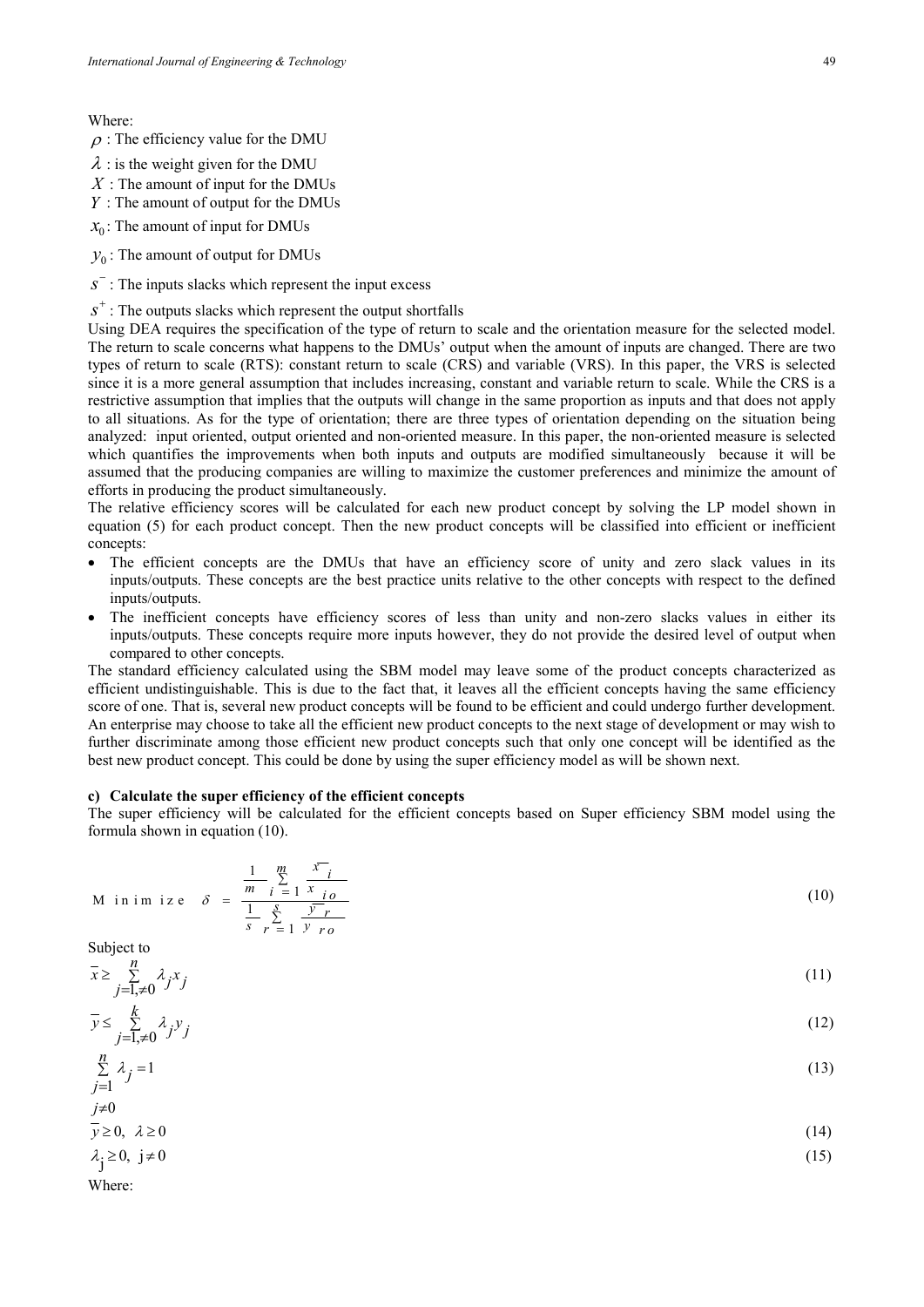- $\delta$ : The super efficiency scores for the DMU,
- $\lambda_i$ : is the weight given for the DMU j,
- $x_j$ : The input for a DMU<sub>o</sub> under evaluation,
- *y* : The output for a DMUo under evaluation,
- $x_i$ : The amount of input j produced by the DMUi,
- $y_i$ : The amount of output j utilized by the DMUi,

The super efficiency model is used because it gives the possibility to further discriminate between the efficient concepts that have an efficiency index =1 under the standard DEA model. The super-efficiency model excludes the concept under evaluation from the reference set which allows the product concept to be located above the efficient frontier, i.e. to be super-efficient and take any value greater than or equal one. In this way, a better ranking of the efficient concept (i.e., the higher the value the higher the rank) is obtained, while the scores for inefficient concepts remain the same as in the standard DEA model. This is because under the super efficiency model; the efficiency of a single product concept is calculated by comparing the performance of the concept with the reference set on the efficient frontier and thus. The deletion of any concept that is not in the reference set will not affect the efficiency score of the inefficient concept. The super efficiency scores of the product concepts will be used to recommend the best product concept to further develop.

### 4. Case study: new smart phone design

### 4.1. Overview

The applicability of the proposed methodology will be illustrated using a case that was implemented to design a new smart phone that corresponds to the needs of a certain group of customers. It was determined that the main interests of this group of customers when purchasing a smart phone are weight, talk time, screen size, and price. These factors were determined based on the consensus of the design team relying mainly on the market analysis that was conducted to address this issue. These factors were deemed as the factors that are easily distinguishable by customers and can be the focus of the design effort. It should be mentioned here; that these factors constitute the customizable options that customers could have in addition to all the basic or standard features that must exist in the phone.

#### Step I: Get product concepts

The concept selection process starts once a group of product concepts are proposed to meet customer needs. These concepts are developed as a result of the market analysis that was performed by the product development team. Each product concept represents one idea for the product under development that possesses certain design characteristics and performs certain functions. The team is considering twelve different smart phone design concepts which share many features such as 8 megapixel rear camera, at least 16 Giga byte of internal memory storage, Wi-Fi, touch screen and differ in some features as illustrated in Table (1).

| <b>Table 1:</b> New product concepts description |                |                   |                     |             |  |
|--------------------------------------------------|----------------|-------------------|---------------------|-------------|--|
| <b>Product Concept Number</b>                    | Weight (Grams) | Talk time (Hours) | Screen Size (Hours) | Price (USD) |  |
|                                                  | 133            | 22                | 4.8                 | 549         |  |
|                                                  | 119            | 7.0               | 4.3                 | 589         |  |
|                                                  | 130            | 10                | 4.7                 | 599         |  |
|                                                  | 135            | 8.0               | 4.65                | 349         |  |
|                                                  | 112            | 8.0               | 4.0                 | 649         |  |
| b                                                | 126            | 20                | 4.3                 | 649         |  |
|                                                  | 127            | 12                | 4.3                 | 549         |  |
| 8                                                | 170            | 6.0               | 4.3                 | 499         |  |
|                                                  | 130            | 7.0               | 4.5                 | 599         |  |
| 10                                               | 145            | 21                | 4.3                 | 649         |  |
|                                                  | 116            | 9.0               | 4.3                 | 600         |  |
| 12                                               | 179            | 7.0               | 4.0                 | 549         |  |

#### Step II: Estimate the development burden

The development burden is defined as the amount of efforts and expenditure needed to produce and sell and a product concept. The development burden is estimated in this paper by estimating two measures, namely; the "burden to produce" and the "burden to sell". The burden to produce is defined as the estimated cost for manufacturing a product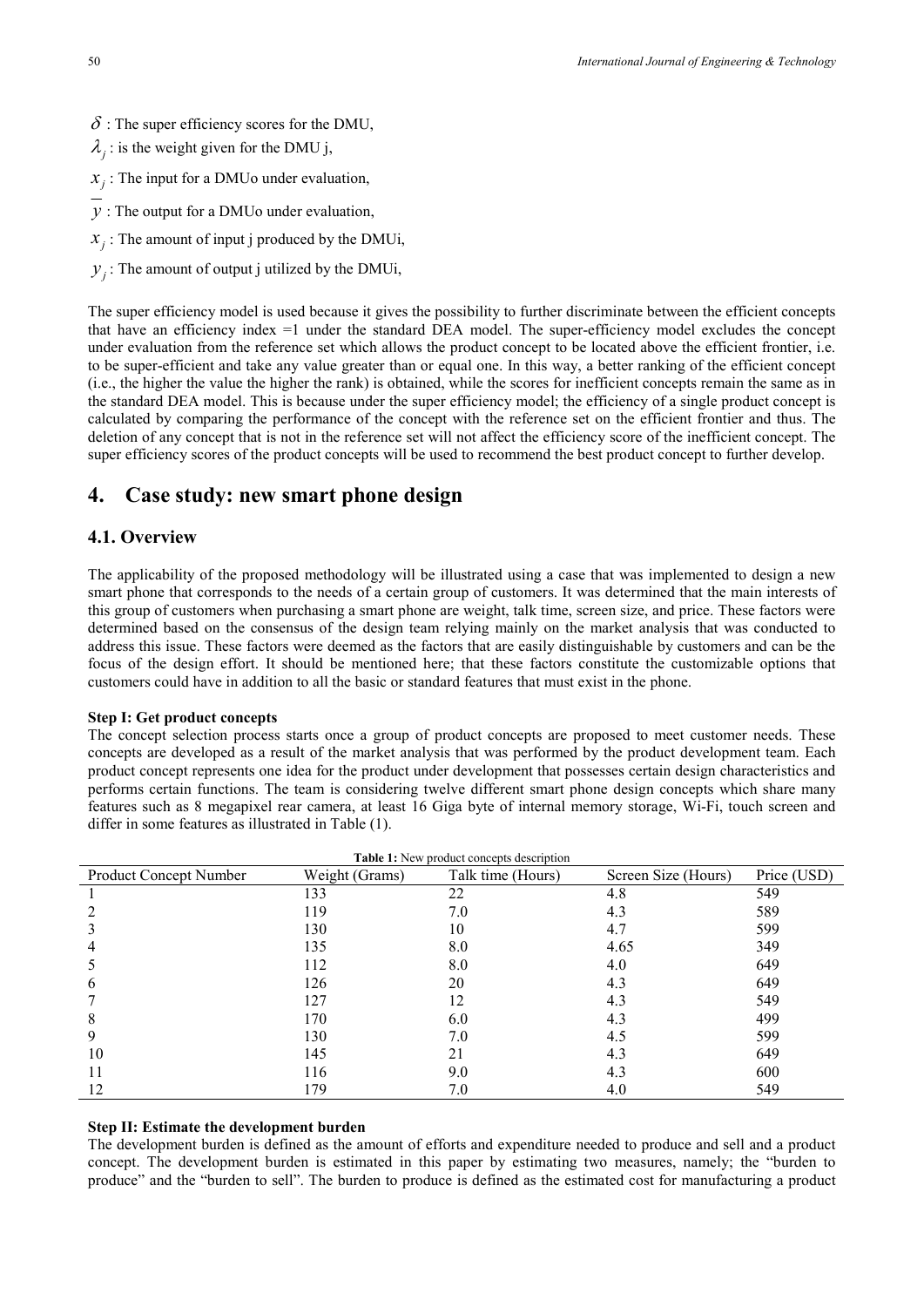concept, while the burden to sell is defined as the cost or effort needed to market and sell a product concept such as promotion cost.

The development team at this stage may not be at a position to make definite estimates due the ambiguity inherited in the design concepts. Nevertheless, the development team is capable of making educated estimates relying on their experience and using analogy to other products within the company. Thus the development team agreed to a five-point Likert scale system to estimate the burden to produce the and the burden to sell as depicted in Table (2).

| <b>Table 2:</b> Five-point scale for estimating the development burden |                                              |  |  |  |  |
|------------------------------------------------------------------------|----------------------------------------------|--|--|--|--|
| Burden to Sell Scale                                                   | Burden to Produce Scale                      |  |  |  |  |
| Very high burden to sell                                               | Very high burden to produce<br>$\mathcal{L}$ |  |  |  |  |
| High burden to sell                                                    | 4 High burden to produce                     |  |  |  |  |
| Moderate burden to sell                                                | Moderate burden to produce<br>3              |  |  |  |  |
| Low burden to sell                                                     | Low burden to produce<br>2                   |  |  |  |  |
| Very low burden to sell                                                | Very low burden to produce                   |  |  |  |  |

Using the five-point Likert scale was thought to be more appropriate for the estimating the development burden since the development team did not have any formal method to estimate the cost of selling and the cost of producing the product concepts at this time. The burden to produce and the burden to sell each product concept were estimated to be as in Table (3).

| Product Concept | Burden to produce | Burden to sell |  |
|-----------------|-------------------|----------------|--|
|                 |                   |                |  |
|                 |                   |                |  |
|                 |                   |                |  |
|                 |                   |                |  |
|                 |                   |                |  |
|                 |                   |                |  |
|                 |                   |                |  |
|                 |                   |                |  |
|                 |                   |                |  |
| 10              |                   |                |  |
|                 |                   |                |  |
|                 |                   |                |  |

#### Step III: Determine the perceived value of the new product concepts

Customer perceived value of the new product concepts was assessed using Conjoint Analysis (CA) as following: a) Describe new product concepts using design attributes:

Performing conjoint analysis requires presenting the data in terms of product concepts' attributes and their corresponding levels. The product concepts under study had four attributes that were used as differentiating factors. These attributes and their corresponding levels are shown in Table (4). The product concepts were also described in terms of these attributes as illustrated in Table (5).

| Table 4: New Product Concepts Attributes |                   |  |  |
|------------------------------------------|-------------------|--|--|
| Attributes                               | Attributes levels |  |  |
| Weight                                   | $\leq$ 130 Grams  |  |  |
|                                          | $>130$ Grams      |  |  |
|                                          | $\leq 550$ USD    |  |  |
| Price                                    | $> 550$ USD       |  |  |
| Screen Size                              | $\leq$ 4.3 inch   |  |  |
|                                          | $>$ 4.3 inch      |  |  |
|                                          | $\leq 10$ hours   |  |  |
| Talk Time                                | $10 - 15$ hours   |  |  |
|                                          | $> 15$ hours      |  |  |

#### b) Get customer responses

The new product concepts were presented to a group of customers consisting of 45 individuals who represent the target users. The customers were asked to rank order the new product concepts in terms of preference. A partial listing of customer responses is shown in Table (6) where the cells show the preferences for each product concept. For example, customer number 1 ranked product concept number 3 as the most preferred, product concept 8 as the second most preferred, and product concept 10 as the least preferred.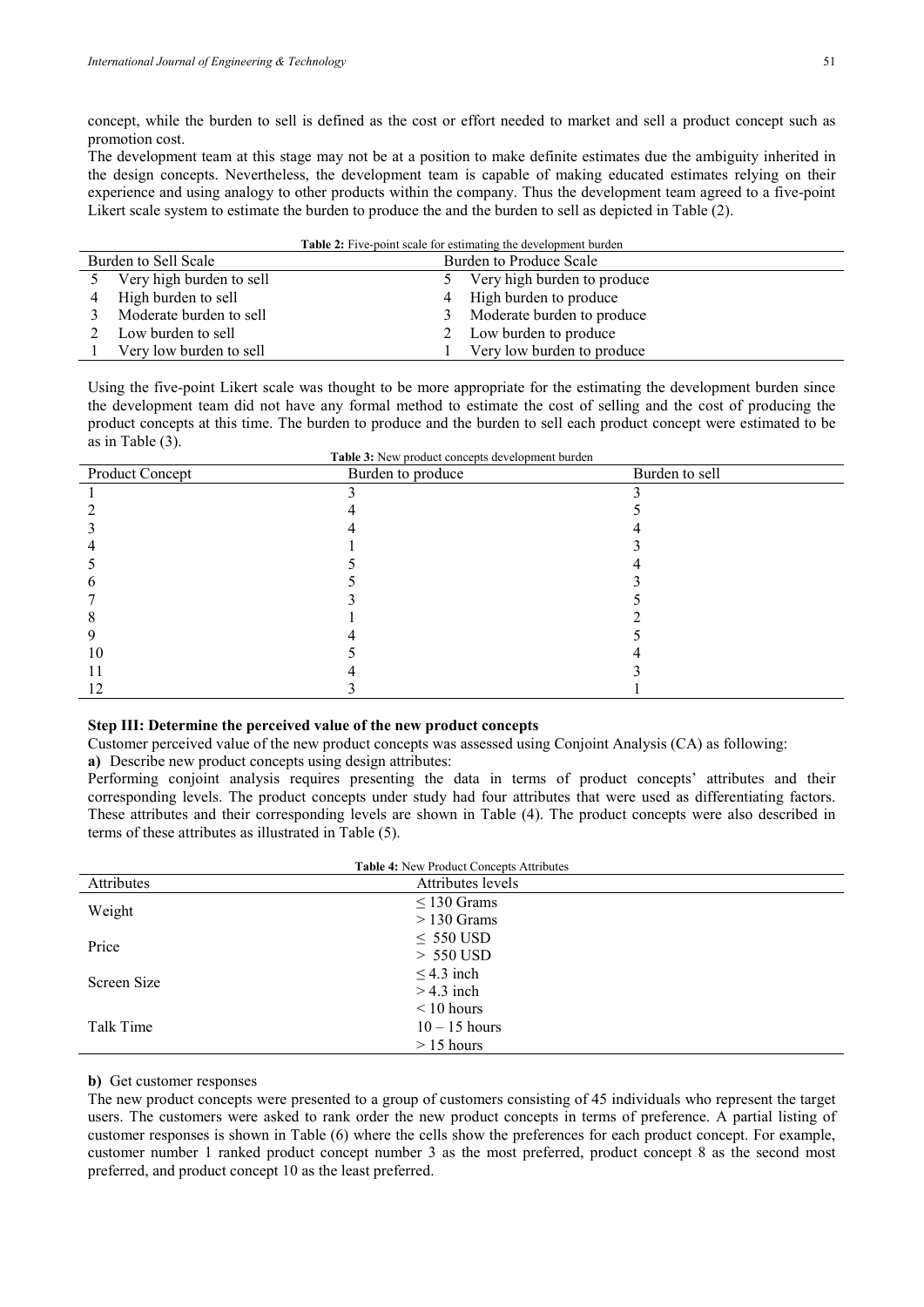| <b>Product Concept</b> | Screen size     | Weight           | Price          | Talk time       |
|------------------------|-----------------|------------------|----------------|-----------------|
|                        | $>$ 4.3 inch    | $> 130$ grams    | $<$ 550 USD    | $> 15$ hours    |
|                        | $<$ 4.3 inch    | $\leq$ 130 grams | $>$ 550 USD    | $\leq 10$ hours |
|                        | $>$ 4.3 inch    | $<$ 130 grams    | $>$ 550 USD    | $10 - 15$ hours |
| $\overline{4}$         | $>$ 4.3 inch    | $> 130$ grams    | $<$ 550 USD    | $\leq 10$ hours |
|                        | $<$ 4.3 inch    | $\leq$ 130 grams | $>$ 550 USD    | $\leq 10$ hours |
| 6                      | $<$ 4.3 inch    | $\leq$ 130 grams | $>$ 550 USD    | $>15$ hours     |
|                        | $\leq$ 4.3 inch | $\leq$ 130 grams | $<$ 550 USD    | $10 - 15$ hours |
| 8                      | $<$ 4.3 inch    | $> 130$ grams    | $\leq$ 550 USD | $\leq 10$ hours |
| 9                      | $>$ 4.3 inch    | $\leq$ 130 grams | $>$ 550 USD    | $\leq 10$ hours |
| 10                     | $<$ 4.3 inch    | $> 130$ grams    | $>$ 550 USD    | $> 15$ hours    |
| 11                     | $<$ 4.3 inch    | $\leq$ 130 grams | $>$ 550 USD    | $\leq 10$ hours |
| 12                     | $<$ 4.3 inch    | $> 130$ grams    | $<$ 550 USD    | $\leq 10$ hours |

#### Table 6: Customer preferences ranking – Partial List Customer Preference Order

|             |    |                |    |    |    | Customer Preference Orger |    |         |              |    |                 |    |
|-------------|----|----------------|----|----|----|---------------------------|----|---------|--------------|----|-----------------|----|
|             |    | Most preferred |    |    |    |                           |    |         |              |    | Least preferred |    |
| Customer No |    |                |    | 4  |    | h                         |    | 8       | q            | 10 |                 | 12 |
|             |    |                |    | 12 |    | 11                        | 9  |         | <sub>b</sub> |    | 4               | 10 |
|             |    |                |    | 11 | 12 | 10                        | 4  |         | <sub>b</sub> |    |                 |    |
|             |    |                | 10 |    | 6  | Q                         |    |         | 4            | 8  |                 | 12 |
|             |    |                |    |    |    | h                         |    | O       | q            | 10 | 11              | 12 |
|             | 12 |                |    |    | 10 | b                         |    | 8       | ◠            |    |                 |    |
|             |    |                | 12 |    | 11 |                           | 10 | b       | Q            | 8  |                 |    |
|             |    | 11             |    | ◠  | O  | 10                        |    | ∍       | 4            | 12 |                 |    |
|             |    | 12             |    |    |    |                           | ◠  |         |              | 6  | 10              |    |
|             |    |                |    |    |    |                           |    | $\circ$ | Q            | 10 | 11              | 12 |
| 10          |    |                |    |    |    |                           |    | $\circ$ | Q            | 12 | -1-1            | 10 |

c) Develop new product concepts utility function

Customer preferences were analyzed using the Conjoint Function in SPSS® to find the part-worths (or utilities) of the product concepts' attributes. The results are shown in Table (7). These results are used to construct the utility equation for the new product concept.

| <b>Table 7:</b> The utility scores for the attribute levels. |                   |                  |            |  |
|--------------------------------------------------------------|-------------------|------------------|------------|--|
|                                                              | Design Attributes | Utility Estimate | Std. Error |  |
| Screen size                                                  | $<$ 4.3 inch      | $-317$           | .117       |  |
|                                                              | $>$ 4.3 inch      | .317             | .117       |  |
| Weight                                                       | $<$ 130 grams     | $-.667$          | .235       |  |
|                                                              | $> 130$ grams     | $-1.333$         | .469       |  |
| Price                                                        | $<$ 550 USD       | $-1.278$         | .235       |  |
|                                                              | $>$ 550 USD       | $-2.556$         | .469       |  |
|                                                              | $\leq 10$ hours   | $-0.279$         | .142       |  |
| Talk time                                                    | $10 - 15$ hours   | $-.558$          | .283       |  |
|                                                              | $>15$ hours       | $-.836$          | .425       |  |
| (Constant)                                                   |                   | 7.905            | 0.568      |  |

Furthermore the importance score for each design attribute was found to be as shown in Table (8). The results show that the screen size has the highest importance score which indicates that this design attribute has the most influence on the overall customers' preferences. The results also show that the smart phone price played the least important role in determining the overall preference. The talk time and the weight played a significant role but not as significant as the screen size.

| <b>Table 8:</b> The importance value for the design attributes. |                   |  |  |
|-----------------------------------------------------------------|-------------------|--|--|
| Design Attributes                                               | Importance values |  |  |
| Talk Time                                                       | $20.2\%$          |  |  |
| Weight                                                          | 21.3 %            |  |  |
| Screen Size                                                     | 40.7%             |  |  |
| Price                                                           | $17.8\%$          |  |  |

Equation (2) was used to compute the customer perceived value, and the result was found to be as illustrated in Table (9).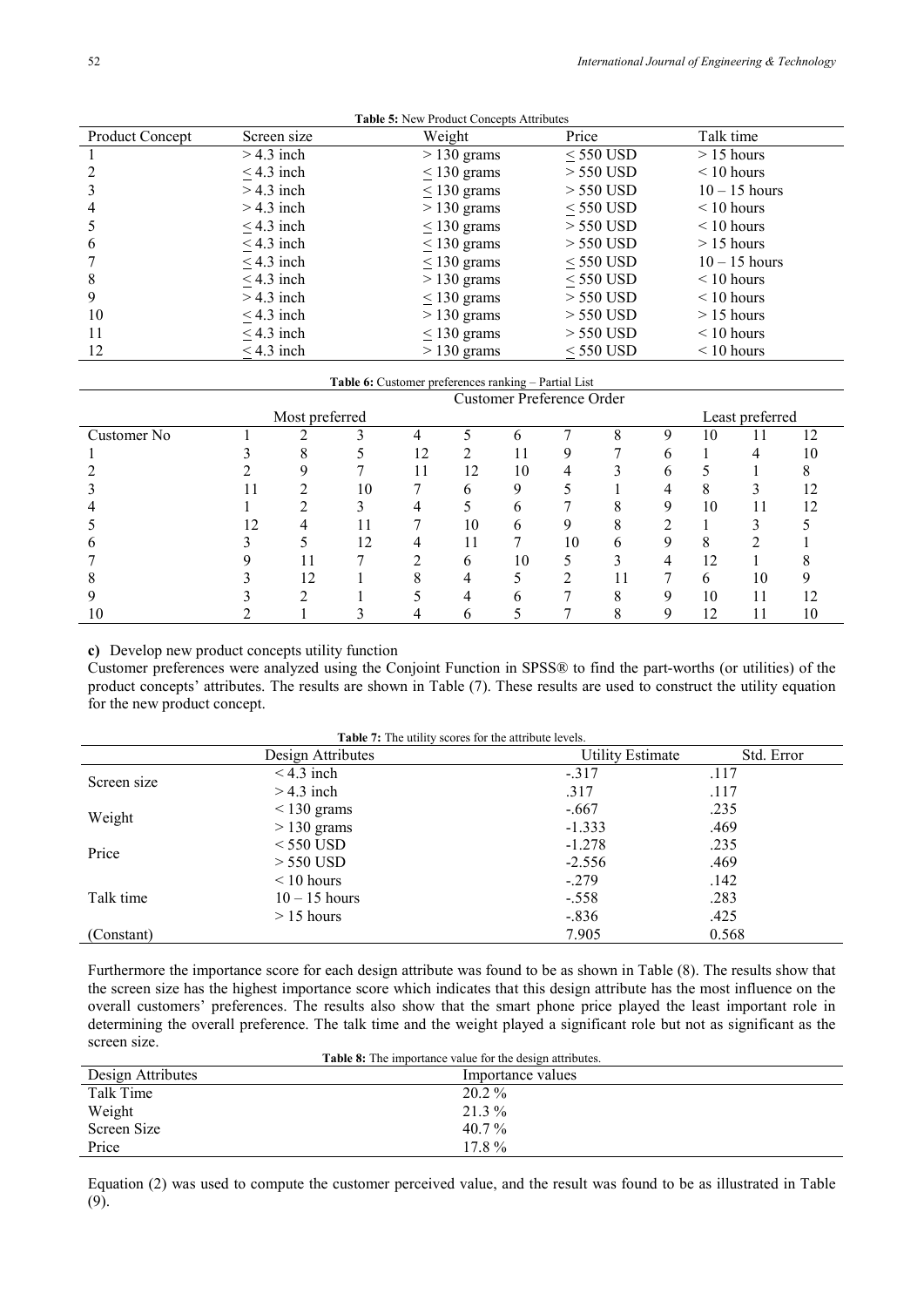Customer perceived value is a good measure of the level of acceptance that product developers could expect for a certain product concept. This value could by itself be sufficient for the selection of which product concept to develop, which in this case would result in selecting product concept number 4 and possibly product concept number 7, since these two have the highest customer perceived value. The problem with this selection is that it ignores the point of view the company that will be developing and selling the product. That is, it only takes into account the customer perspective. Accounting for the company's capabilities requires incorporating the development burden in the assessment process before deciding on a specific product concept. This was done in the following step using the data envelopment analysis (DEA).

### Step IV: Evaluate the efficiency of product concepts using DEA

The product development team compared the new product concepts relative to each other using data envelopment analysis and the best concept(s) was selected to undergo further development. The comparison took into account the development burden measured in terms of the burden to produce and the burden to sell, and the customer perceived value for each product concept. The team followed the steps proposed in the methodology and the results were as following.

a) Prepare the data for DEA analysis:

The input and output data needed for the data envelopment analysis (DEA) evaluation include the estimates for the development burden and the customer perceived value as shown Table (10).

| <b>Customer Perceived Value</b><br>Product concepts<br>4.775<br>4.086<br>2<br>4.441<br>3<br>5.332<br>$\overline{4}$<br>4.086<br>5<br>3.529<br>6 | <b>Table 9:</b> The utility scores for the proposed product concepts. |       |  |  |
|-------------------------------------------------------------------------------------------------------------------------------------------------|-----------------------------------------------------------------------|-------|--|--|
|                                                                                                                                                 |                                                                       |       |  |  |
|                                                                                                                                                 |                                                                       |       |  |  |
|                                                                                                                                                 |                                                                       |       |  |  |
|                                                                                                                                                 |                                                                       |       |  |  |
|                                                                                                                                                 |                                                                       |       |  |  |
|                                                                                                                                                 |                                                                       |       |  |  |
|                                                                                                                                                 |                                                                       |       |  |  |
|                                                                                                                                                 |                                                                       | 5.085 |  |  |
| 4.698<br>8                                                                                                                                      |                                                                       |       |  |  |
| 4.720<br>9                                                                                                                                      |                                                                       |       |  |  |
| 2.863<br>10                                                                                                                                     |                                                                       |       |  |  |
| 4.086<br>11                                                                                                                                     |                                                                       |       |  |  |
| 4.698<br>12                                                                                                                                     |                                                                       |       |  |  |

| Table 10: Input and Output Data for the DEA Analysis |                   |                |                                 |  |
|------------------------------------------------------|-------------------|----------------|---------------------------------|--|
| Product Concept No                                   | Burden to Produce | Burden to Sell | <b>Customer Perceived Value</b> |  |
|                                                      |                   |                | 4.775                           |  |
|                                                      |                   |                | 4.085                           |  |
|                                                      |                   |                | 4.441                           |  |
|                                                      |                   |                | 5.332                           |  |
|                                                      |                   |                | 4.086                           |  |
|                                                      |                   |                | 3.529                           |  |
|                                                      |                   |                | 5.085                           |  |
|                                                      |                   |                | 4.698                           |  |
|                                                      |                   |                | 4.720                           |  |
| 10                                                   |                   |                | 2.863                           |  |
|                                                      |                   |                | 4.086                           |  |
|                                                      |                   |                | 4.698                           |  |

b) Compute the standard efficiency scores of the product concepts

The Slack Based Model (SBM) was used to evaluate the product concepts. The SBM is considered a measure that makes its efficiency evaluation invariant to the units of measure used for the different inputs and outputs. That is, the SBM has the following important two properties:

- Unit Invariant: the measure is invariant with respect to the unit of measurement of each input and output item.
- Monotone: the measure is monotone decreasing in each input and output slack.

The efficiency scores were calculated for the product concepts using the DEA Solver Software® and were found to be as shown in Table (11):

It is clear from table (11) that product concepts 4, 8, and 12 are the best among all product concepts, since these product concepts were found to have the highest efficiency score of 1. Thus the development team could choose to consider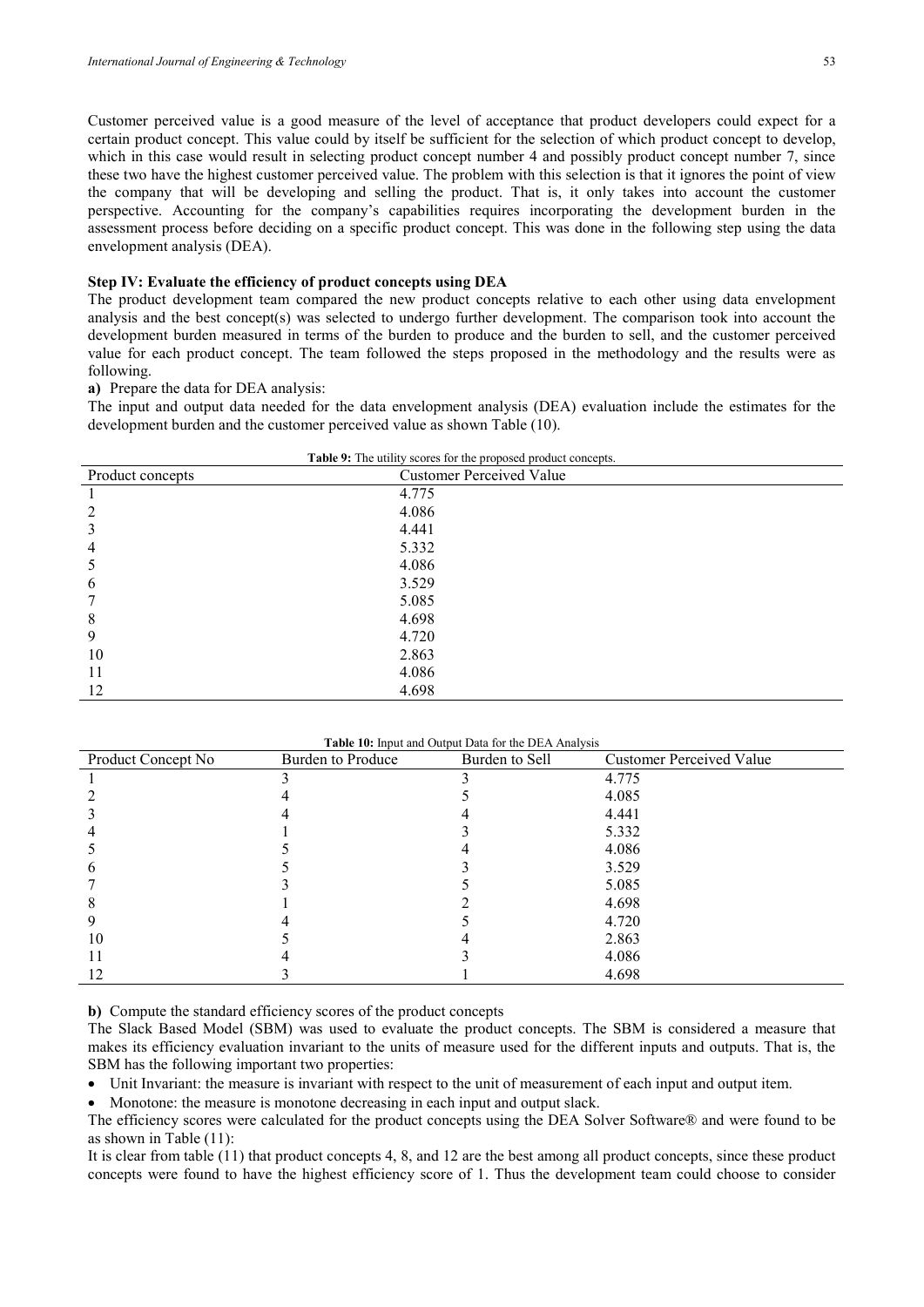these product concepts for further development. Nevertheless, the development team may desire to use super-efficiency model to further discriminate between these concepts.

c) Calculate the super efficiency of the efficient concepts

The super efficiency scores were calculated for the product concepts based on the super efficiency SBM model. The obtained results are shown in Table (12):

| Table 11: The efficiency scores for the product concepts. |       |      |  |  |
|-----------------------------------------------------------|-------|------|--|--|
| <b>DMU</b>                                                | Score | Rank |  |  |
| 4                                                         |       |      |  |  |
| 8                                                         |       |      |  |  |
| 12                                                        |       |      |  |  |
|                                                           | 0.520 |      |  |  |
|                                                           | 0.427 |      |  |  |
| 11                                                        | 0.398 | n    |  |  |
|                                                           | 0.354 |      |  |  |
| 9                                                         | 0.328 |      |  |  |
| b                                                         | 0.325 |      |  |  |
|                                                           | 0.304 | 10   |  |  |
|                                                           | 0.282 | 11   |  |  |
| 10                                                        | 0.213 | 12   |  |  |

| Table 12: The super efficiency scores for the product concepts. |       |      |  |  |  |
|-----------------------------------------------------------------|-------|------|--|--|--|
| <b>DMU</b>                                                      | Score | Rank |  |  |  |
| 12                                                              | 1.500 |      |  |  |  |
| 8                                                               | 1.249 |      |  |  |  |
| 4                                                               | 1.134 |      |  |  |  |
|                                                                 | 0.520 |      |  |  |  |
| 7                                                               | 0.427 |      |  |  |  |
| 11                                                              | 0.398 | o    |  |  |  |
| 3                                                               | 0.354 |      |  |  |  |
| 9                                                               | 0.328 | Λ    |  |  |  |
| 6                                                               | 0.325 | Q    |  |  |  |
| 5                                                               | 0.304 | 10   |  |  |  |
| 2                                                               | 0.282 | 11   |  |  |  |
| 10                                                              | 0.213 | 12   |  |  |  |

The super efficiency results shows that product concepts number 12, 8, and 4 were classified as super-efficient concepts while the remaining concepts were classified as inefficient concepts. Among the super-efficient product concepts, concept number 12 got the highest the highest super efficiency value. Accordingly; this concept will be selected as the best concept that will undergo for further development.

It is worth mentioning here that product concept 12 did not receive the highest perceived value from the point of view of the customer when it was estimated using conjoint analysis. Nevertheless, it is the most efficient because of the amount of effort the company has to invest in its development as estimated by the development burden. This clearly shows the most efficient product concept may not be best one as perceived by the customers.

# 5. Conclusion

This paper presented a methodology for the selection of new product concepts taking into account customer perceived value of new product concepts and the development burden that a company must perform to develop the product concept. The developed methodology balance the need to create products that are valued by customers, and the need to for the company to be efficient in terms of utilizing its resources to create products that could generate profits.

The method uses Data Envelopment Analysis (DEA) to measure the relative efficiency of the new product concepts. The efficiency is defined in terms of how well the product concepts can create value to the customer with respect the amount of effort needed by the company to produce and sell these product concepts.

The method can be started once a set of product concepts that are thought to be able to meet customer needs are generated. The method then proceeds to estimate the development burden required to produce and sell these product concepts. After that, customer perceived value for each concept is estimated using Conjoint Analysis (CA). Finally, the relative efficiency of each concept is determined using DEA, where the output is defined as the amount of the customer perceived value for each concept as measured through CA, and the input is the development burden measured using the burden to sell and the burden to produce.